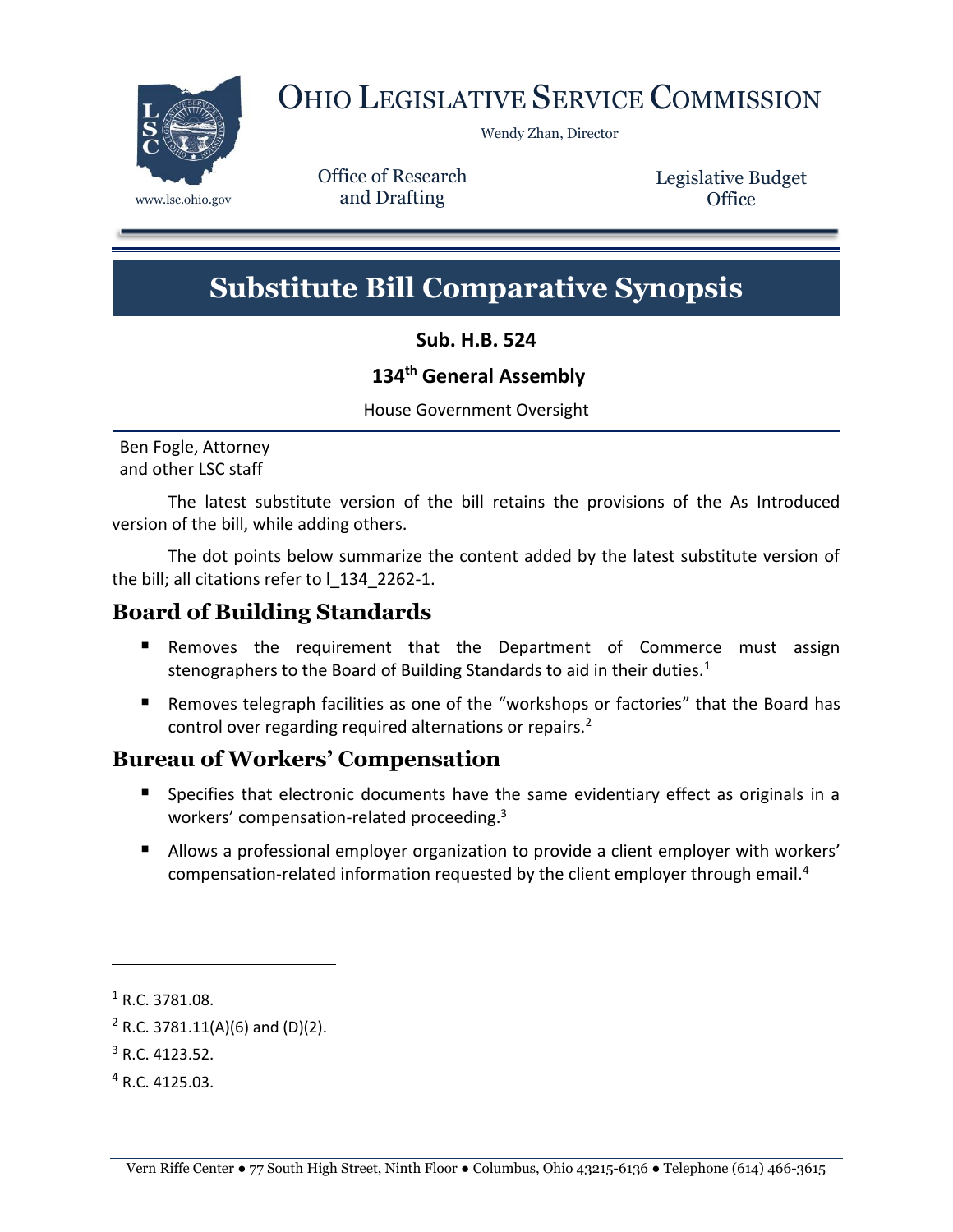- Removes a requirement that the Administrator of Workers' Compensation and the Administrator's designee consult either in-person or by telephone before the designee issues certain orders under the Public Employment Risk Reduction Program (but retains the consultation requirement).<sup>5</sup>
- Removes a requirement that all testimony recorded during a Bureau of Workers' Compensation (BWC) proceeding be taken down by a BWC-appointed stenographer.<sup>6</sup>
- Removes a requirement that BWC pay for stenographic depositions when a claim is appealed to a court but retains the requirement that the BWC pay for the depositions filed.<sup>7</sup>

## **Casino-related license applications**

 Removes the requirement that an oath be administered to a person completing a license application (including those for a casino operator, management company, holding company, gaming-related vendor, and casino gaming employee) and instead requires that the applications must be certified as true. $8<sup>8</sup>$ 

# **Casino Control Commission**

- Allows the Ohio Casino Control Commission to notify a person whose name the Commission intends to add to the list of persons prohibited from entering a casino facility or sports gaming facility by "commercial carrier" utilizing a method of delivery that provides confirmation of delivery.<sup>9</sup>
- Allows the Executive Director of the Commission, when placing a person's name on the list of persons prohibited from entering a casino facility or sports gaming facility by emergency order, to notify the person by "commercial carrier" utilizing a method of delivery that provides confirmation of delivery.<sup>10</sup>
- Requires that a copy of an emergency order to place a person's name on the list of persons prohibited from entering a casino facility or sports gaming facility be provided to the person's attorney or representative of record by mail or electronically.<sup>11</sup>
- Allows the Commission to notify a "key employee" of the key employee's termination of employment by personal service, commercial carrier service utilizing any form of

 $\overline{a}$ 

<sup>11</sup> R.C. 3772.04.

 $5$  R.C. 4167.10.

 $6$  R.C. 4121.19.

<sup>7</sup> R.C. 4123.512.

<sup>8</sup> R.C. 3772.11, 3772.12, and 3772.131.

 $9$  R.C. 3772.031.

<sup>10</sup> R.C. 3772.04.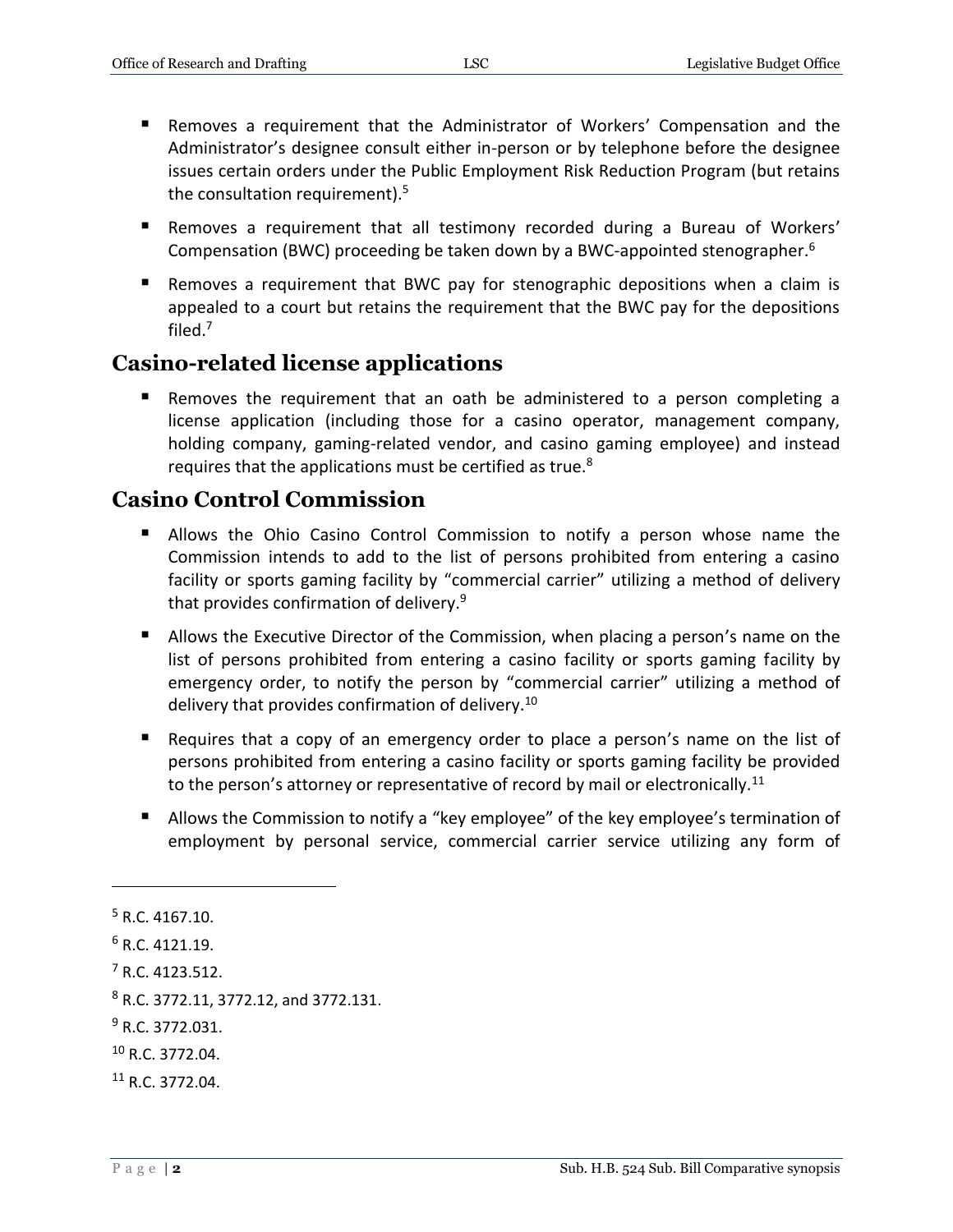delivery requiring a signed receipt, or by an electronic means that provides evidence of delivery.<sup>12</sup>

# **Office of Child Support**

 Eliminates the ability to file an acknowledgement of paternity with the Office of Child Support in person, leaving mail as the only option.<sup>13</sup>

# **Credit unions**

**Removes reference to telegrams and cablegrams with regard to notices of meetings of** the directors of a credit union. $14$ 

# **Department of Developmental Disabilities**

 Removes obsolete provisions requiring the Director of Developmental Disabilities to submit a report to the General Assembly regarding residential facility licenses for the years 2003-2005.<sup>15</sup>

# **Division of Financial Institutions**

**Defines, for purposes of certain administrative hearings conducted by the Division of** Financial Institutions, "stenographic record" to mean a record provided by stenographic means or by the use of audio electronic recording devices, as the Division determines.<sup>16</sup>

# **State Board of Education**

- Removes the requirement that public meetings of the State Board of Education be recorded "in a book for that purpose" and instead permits the records to be kept electronically.<sup>17</sup>
- **Permits the Superintendent of Public Instruction to notify teaching license applicants** who fail to submit fingerprints as part of a background check that their application will be rejected if submission does not occur within 15 days electronically.<sup>18</sup>
- **Permits the State Board, or state Superintendent on its behalf, to issue subpoenas by** electronic means in investigations or hearings regarding teacher misconduct.<sup>19</sup>

<sup>12</sup> R.C. 3772.13.

<sup>13</sup> R.C. 3111.23.

<sup>14</sup> R.C. 1733.16(D).

<sup>15</sup> R.C. 5123.195, repealed.

 $16$  R.C. 1121.38(A)(2).

<sup>17</sup> R.C. 3301.05.

<sup>18</sup> R.C. 3319.291.

<sup>19</sup> R.C. 3319.311.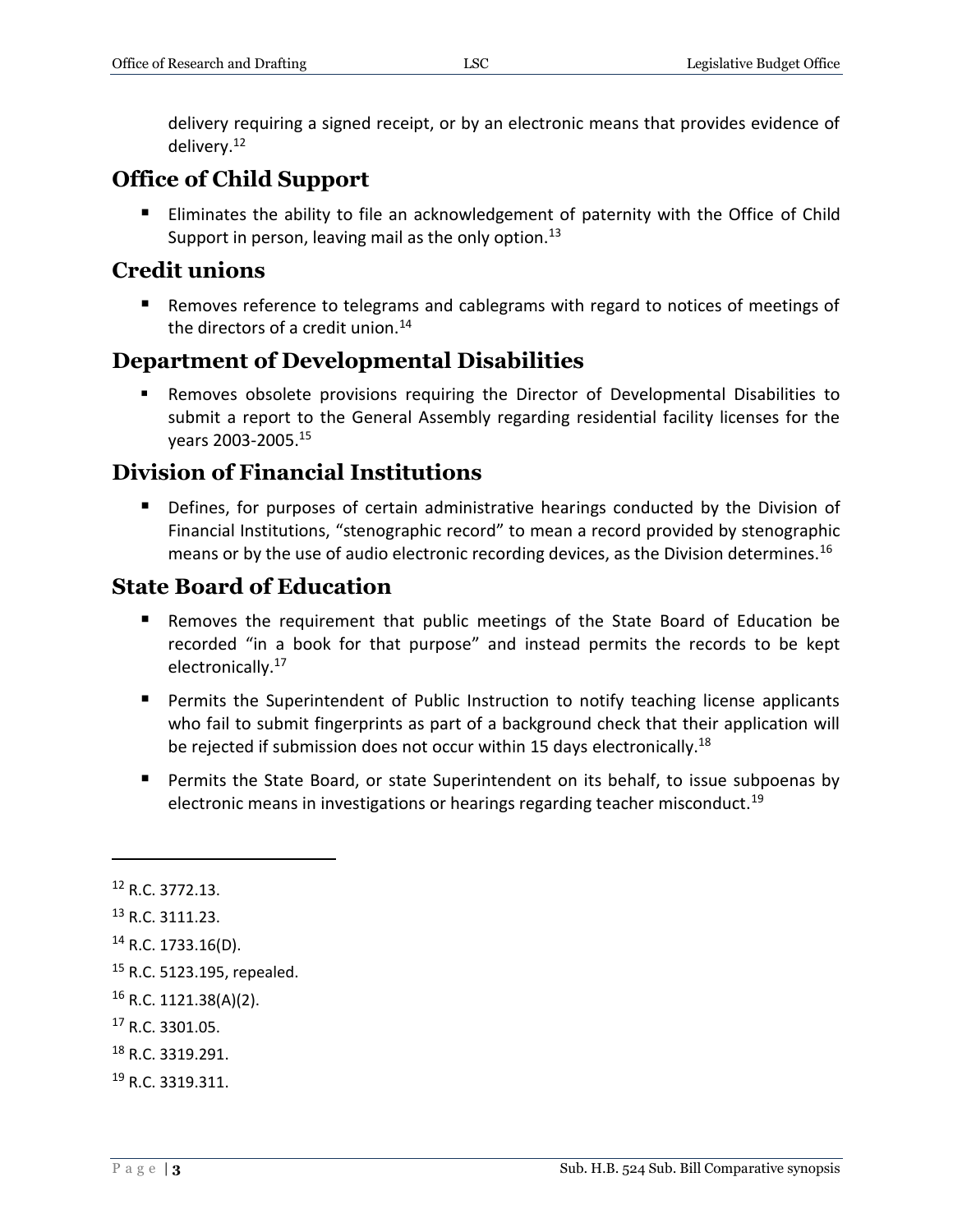# **Department of Education**

- Eliminates the following provisions of law that became obsolete on June 30, 2008:
	- Requirement that school districts or school buildings in academic emergency or academic watch submit required information to the Department of Education before approval of a three-year continuous improvement plan;
	- Requirements for site evaluations conducted for school districts or schools in academic emergency or academic watch.<sup>20</sup>
- **Permits an alternative public provider or registered private provider of special education** services to submit the provider's program profile to Jon Peterson Special Needs Scholarship recipients electronically.<sup>21</sup>
- Permits the Department of Education to submit its annual report regarding the implementation and effectiveness of the Department's school breakfast program electronically.<sup>22</sup>

# **School districts**

- Does the following regarding notice of surplus school district property donations:
	- Removes the requirement that school district boards of education publish, in a "newspaper of general circulation," notice of intent to donate certain property;
	- Permits a nonprofit organization to submit its written notice to a district board of the organization's desire to obtain donated district property electronically.<sup>23</sup>
- Permits school districts not subject to Civil Service Law to serve termination of employee contracts via alternative mailing options in addition to certified mail.<sup>24</sup>
- Does the following regarding notices of nonrenewal of teachers' contracts:
	- □ Permits a school district superintendent to serve nonrenewal of employee contracts via alternative mailing options in addition to certified mail;
	- □ Permits a teacher whose contract has not been renewed to request a hearing regarding nonrenewal of contract via alternative mailing options in addition to certified mail.<sup>25</sup>

- <sup>24</sup> R.C. 3319.081.
- <sup>25</sup> R.C. 3319.11.

<sup>20</sup> R.C. 3302.04.

<sup>21</sup> R.C. 3310.521.

<sup>22</sup> R.C. 3313.818.

 $23$  R.C. 3313.41(G).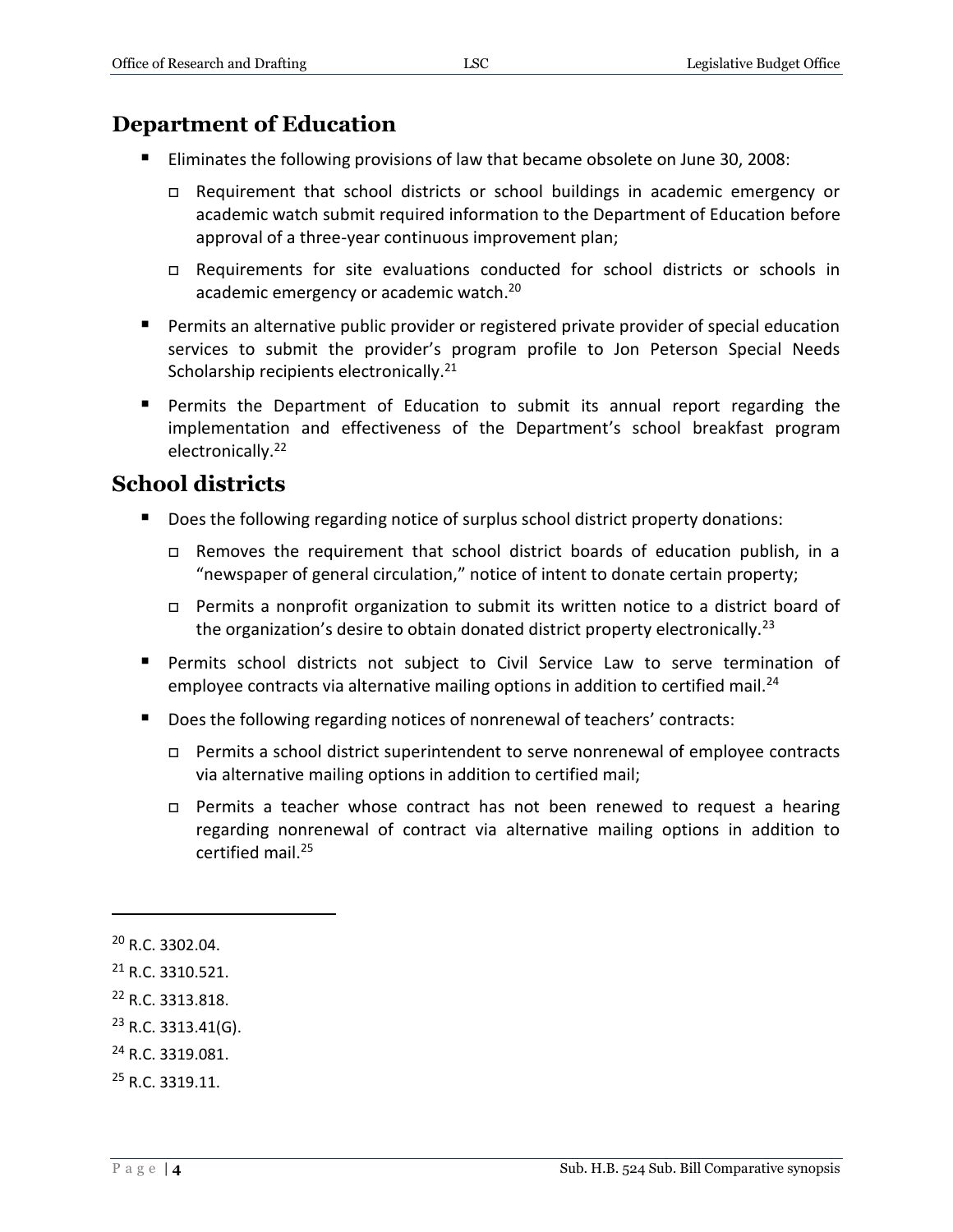- Removes the requirement that records of proceedings regarding teacher contract termination be "stenographic."<sup>26</sup>
- Permits public schools to conduct hearings for students and parents regarding notice to the Registrar of Motor Vehicles for excessive unexcused student absences from school electronically.<sup>27</sup>
- **Permits public schools to issue notices regarding truancy or other attendance issues** electronically.<sup>28</sup>

# **Environmental Protection Agency**

- Regarding an application for a variance from air emissions requirements, authorizes notice of a hearing by any type of mail accompanied by a receipt (rather than solely certified mail), authorizes notice on Ohio Environmental Protection Agency's (OEPA) website in lieu of newspaper publication, and authorizes records of the hearing to be kept electronically in lieu of a stenographic record.<sup>29</sup>
- Regarding variances from solid waste facility permit and infectious waste treatment requirements, authorizes notice of a hearing on OEPA's website in lieu of newspaper publication, and authorizes records of the hearing to be kept electronically in lieu of a stenographic record. 30
- **Allows a board of county commissioners to submit specified reports regarding solid** waste in a manner prescribed by the Director of OEPA rather than by computer disc as in current law.<sup>31</sup>
- Allows records of specified public meetings under the Voluntary Action Program Law to be kept by electronic means rather than by a stenographic record.<sup>32</sup>
- Specifies that the holder of the first mortgage on a regulated facility may contact the mortgagor to determine if the facility is abandoned by any method capable of documenting the intended recipient's receipt of the document or notice, rather than by mail, telegram, telefax, or similar communication only, as in current law.<sup>33</sup>

 $\overline{a}$ 

<sup>33</sup> R.C. 3752.11.

 $26$  R.C. 3319.16.

<sup>27</sup> R.C. 3321.13.

<sup>28</sup> R.C. 3321.21; see also R.C. 3321.19 and 3321.20, neither in the bill.

<sup>29</sup> R.C. 3704.03.

<sup>30</sup> R.C. 3734.02 and 3734.021.

<sup>31</sup> R.C. 3734.575.

<sup>32</sup> R.C. 3746.09.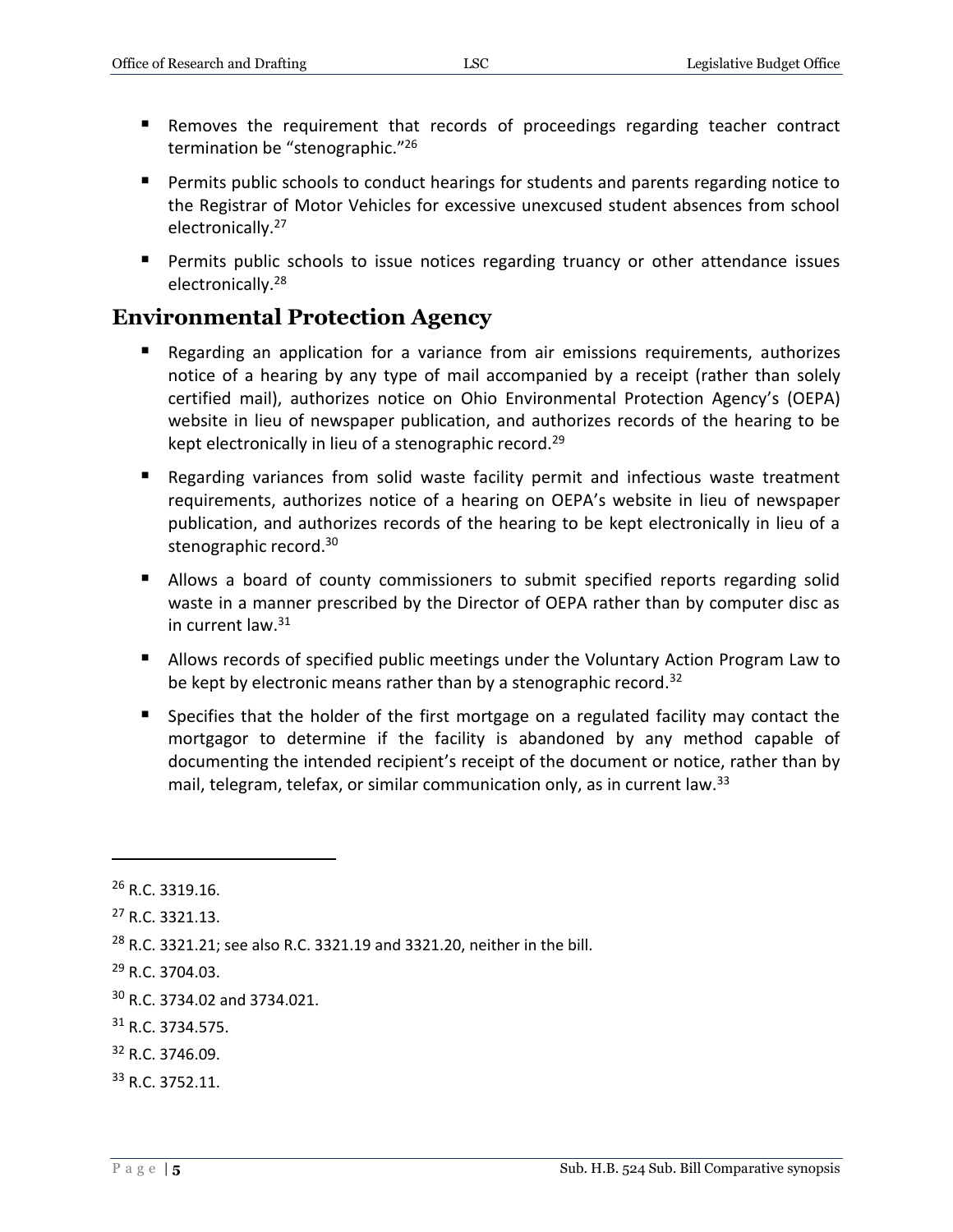#### **Insurance**

 Replaces the requirement that individuals seeking access to their personal information held by insurance institutions, agents, and support organizations be allowed to see and copy that information in person or to obtain a copy by mail with a requirement that the individual be able to obtain a copy of the information in a manner agreed upon by the individual and the insurance institution, agent, or support organization.<sup>34</sup>

# **Internet- or computer-based community schools**

 Permits internet- or computer-based community schools (e-schools) teachers to meet with their students electronically, rather than in-person meetings only.<sup>35</sup>

# **Department of Job and Family Services**

- **Removes references to unemployment compensation warrants drawn by the Director of** Job and Family Services bearing the Director's facsimile signature (but maintains the authority to have the signatures printed on the warrants).<sup>36</sup>
- Removes the requirement that county departments of job and family services give inperson notices to assistance groups of the option for a presanction conference.<sup>37</sup>

# **Division of Liquor Control**

- Regarding when the Division of Liquor Control is entering into an agency contract or when an agency store is being relocated, removes the requirement that the Division mail or deliver in person notice of those actions to the chief peace officer of a political subdivision (retains the requirement that the officer is notified, but does not specify the means). $38$
- Allows the Division to electronically notify local officials that are not enforcing the state's liquor control laws, instead of only notifying via certified mail as in current law.<sup>39</sup>

# **Local governments**

■ Allows meetings between a school district and a political subdivision that is proposing a tax increment financing district (TIF), community reinvestment area (CRA), enterprise zone, or similar tax-exempt district agreement to occur electronically.<sup>40</sup>

 $34$  R.C. 3904.08.

<sup>35</sup> R.C. 3314.21.

<sup>&</sup>lt;sup>36</sup> R.C. 4141.09 and 4141.47.

<sup>37</sup> R.C. 5107.161.

<sup>38</sup> R.C. 4301.17.

<sup>39</sup> R.C. 4301.30.

<sup>40</sup> R.C. 5709.83.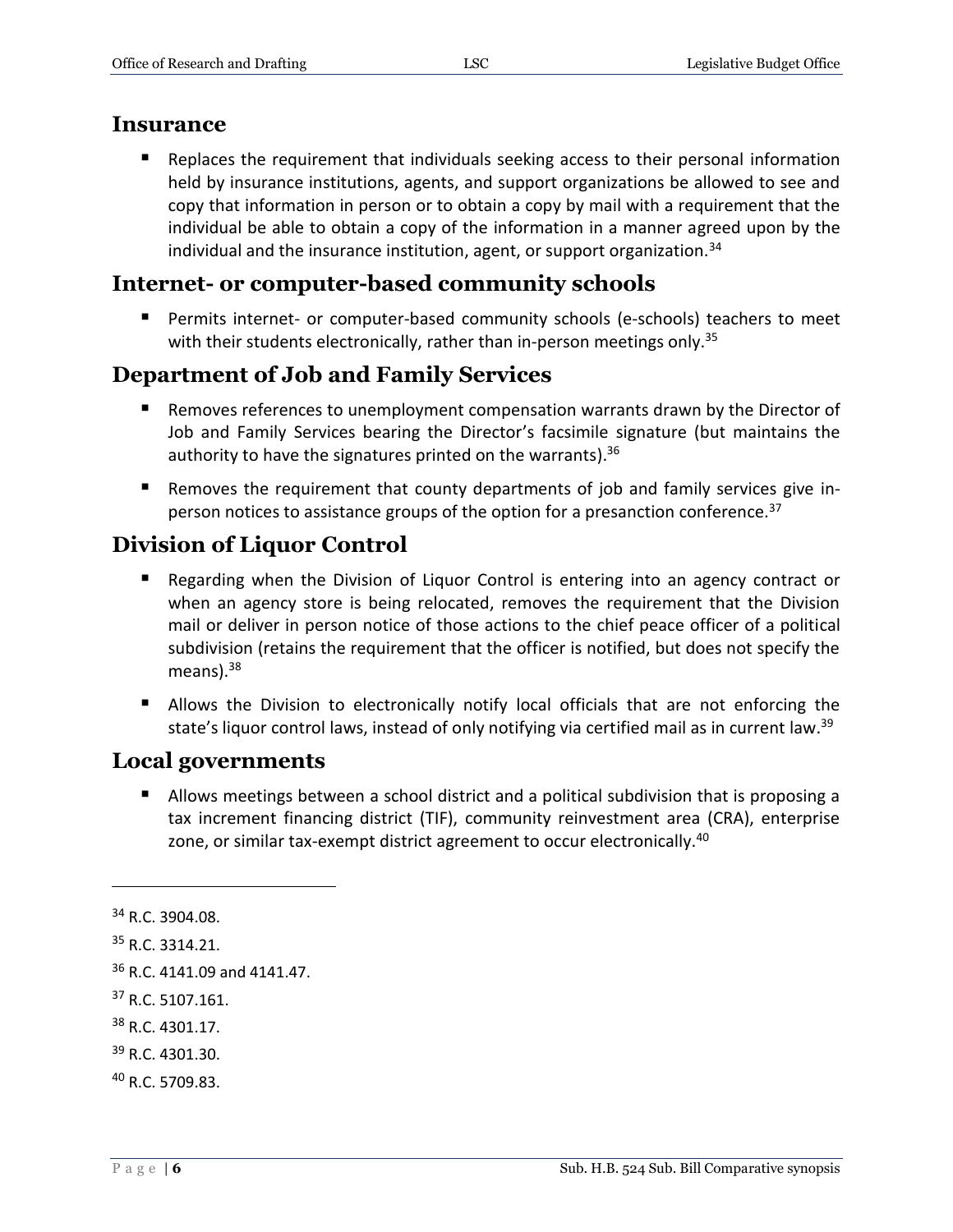Permits notice of an escaped prisoner from a jail or workhouse of a municipal corporation or the custody of a municipal corporation generally to be provided to required entities via electronic mail, instead of only by facsimile transmission or mail.<sup>41</sup>

# **Department of Medicaid**

- Removes the requirement that exception reviews of the resident assessment data nursing facility providers must provide to the Department of Medicaid (ODM) be conducted at the nursing facility.<sup>42</sup>
- Permits the required face-to-face meetings between a home care attendant, the consumer, and a registered nurse to monitor the consumer's health and welfare to be satisfied by telephone or electronically, if permitted by ODM rules.<sup>43</sup>

## **Department of Natural Resources**

- Eliminates the requirement that the Chief of the Division of Oil and Gas Resources Management send a copy of an oil and gas drilling permit application to local officials via facsimile, but retains the requirement a copy may be sent via electronic means or regular mail.<sup>44</sup>
- Removes references in the mining law to keeping a stenographic record of specified activities.<sup>45</sup>
- Regarding the law governing an accident in a mine, eliminates a reference to notice given by telegraph and authorizes notice to be given by electronic means.<sup>46</sup>
- Regarding the law governing gas storage wells, eliminates references to notice provided by registered mail and replaces it with references to notice by certified mail, and includes authorizations to provide notice via electronic format.<sup>47</sup>

# **Department of Public Safety**

**Eliminates several procedural requirements regarding the submission of a physician's** statement accompanying an application for an unrestricted driver's license.<sup>48</sup>

 $41$  R.C. 753.19. <sup>42</sup> R.C. 5165.193. <sup>43</sup> R.C. 5166.303. <sup>44</sup> R.C. 1509.06.

<sup>45</sup> R.C. 1513.071 and 1513.16.

<sup>46</sup> R.C. 1565.12.

<sup>47</sup> R.C. 1571.05, 1571.08, 1571.10, 1571.14, 1571.15, and 1571.16.

<sup>48</sup> R.C. 4507.081.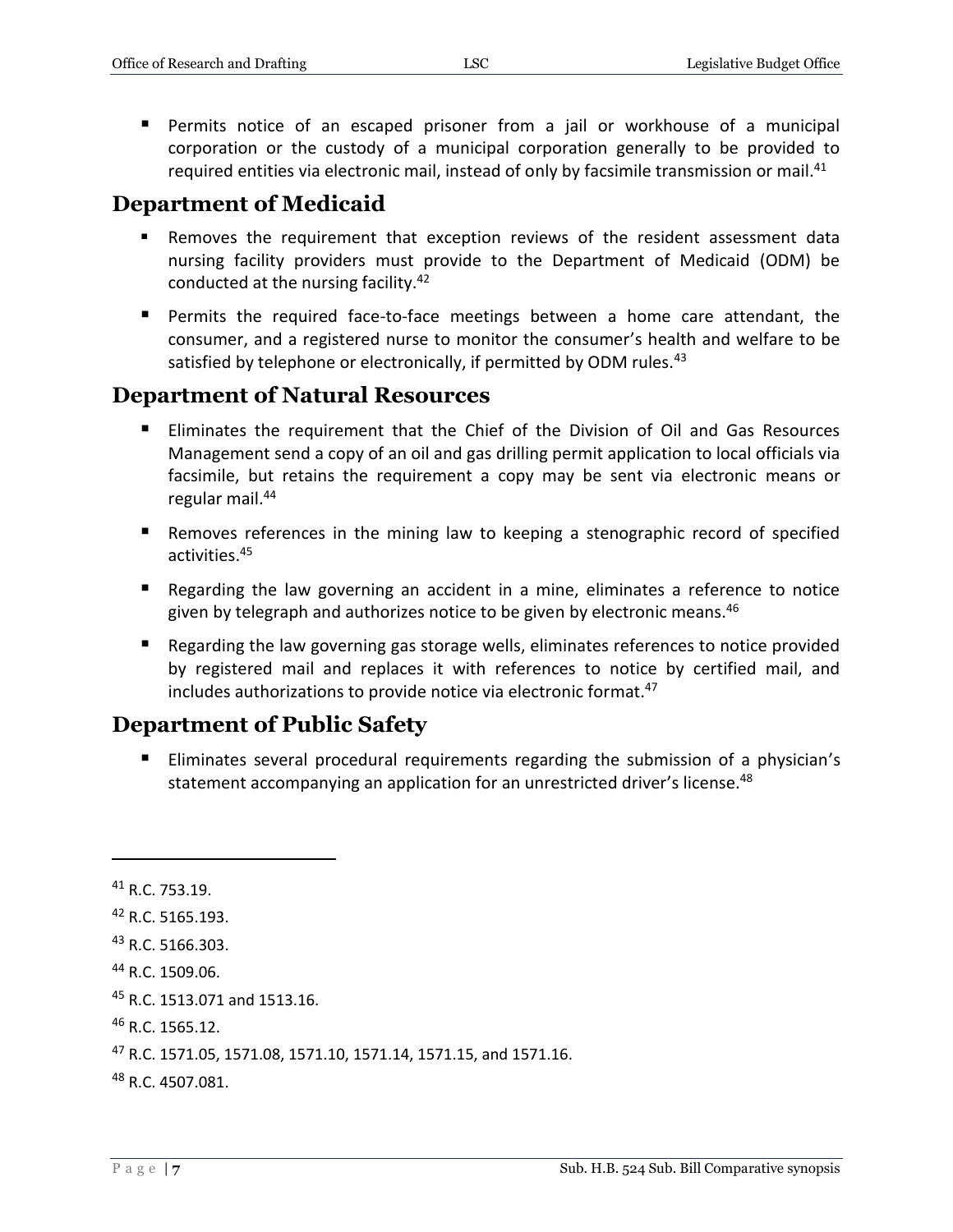- Allows driver training schools to use specified electronic formats to convey information about anatomical gifts to driver training students, rather than a video cassette tape, CD-ROM, interactive videodisc, or other format.<sup>49</sup>
- **Eliminates a reference to the personal delivery of a motor vehicle registration or driver's** license if a person is required to surrender the registration or license because of a failure to maintain motor vehicle insurance.<sup>50</sup>
- Eliminates the requirement that an arresting officer remove the license plates on a vehicle seized as part of an arrest for: (1) driving under an OVI suspension, or (2) wrongful entrustment of a vehicle; instead requires the license plates to remain on the vehicle unless ordered by a court.<sup>51</sup>

#### **Real estate salesperson licenses**

- Specifies that licenses of real estate salespersons are to be electronically, as opposed to physically, mailed to recipients.<sup>52</sup>
- **Specifies that real estate brokers are to keep a copy of each salesperson's license, as** opposed to the license itself, in a way that can be made available for inspection.<sup>53</sup>
- Removes the requirement, when association between a broker and a salesperson is terminated, that the broker return the salesperson's license to the Superintendent of Real Estate and instead requires the broker notify the Superintendent by email and keep a copy of the notification for three years; specifies that this requirement does not apply when a salesperson moves from one broker to another.<sup>54</sup>
- **Specifies that the license renewal notification sent by the Ohio Real Estate Commission** to license holders is to be sent by email, as opposed to physical mail.<sup>55</sup>

# **Department of Rehabilitation and Correction**

 Permits notice of an escaped prisoner from a Department of Rehabilitation and Correction (DRC) correctional institution or DRC custody generally to be provided to required entities via electronic mail, instead of only by facsimile transmission or mail.<sup>56</sup>

<sup>&</sup>lt;sup>49</sup> R.C. 4508.021.

 $50$  R.C. 4509.101(A)(4)(a).

<sup>51</sup> R.C. 4510.41.

<sup>52</sup> R.C. 4735.13(B) and (H).

<sup>53</sup> R.C. 473513(B) and (H).

 $54$  R.C. 4735.13(B) and (H).

<sup>55</sup> R.C. 4735.14(B).

<sup>56</sup> R.C. 5120.14.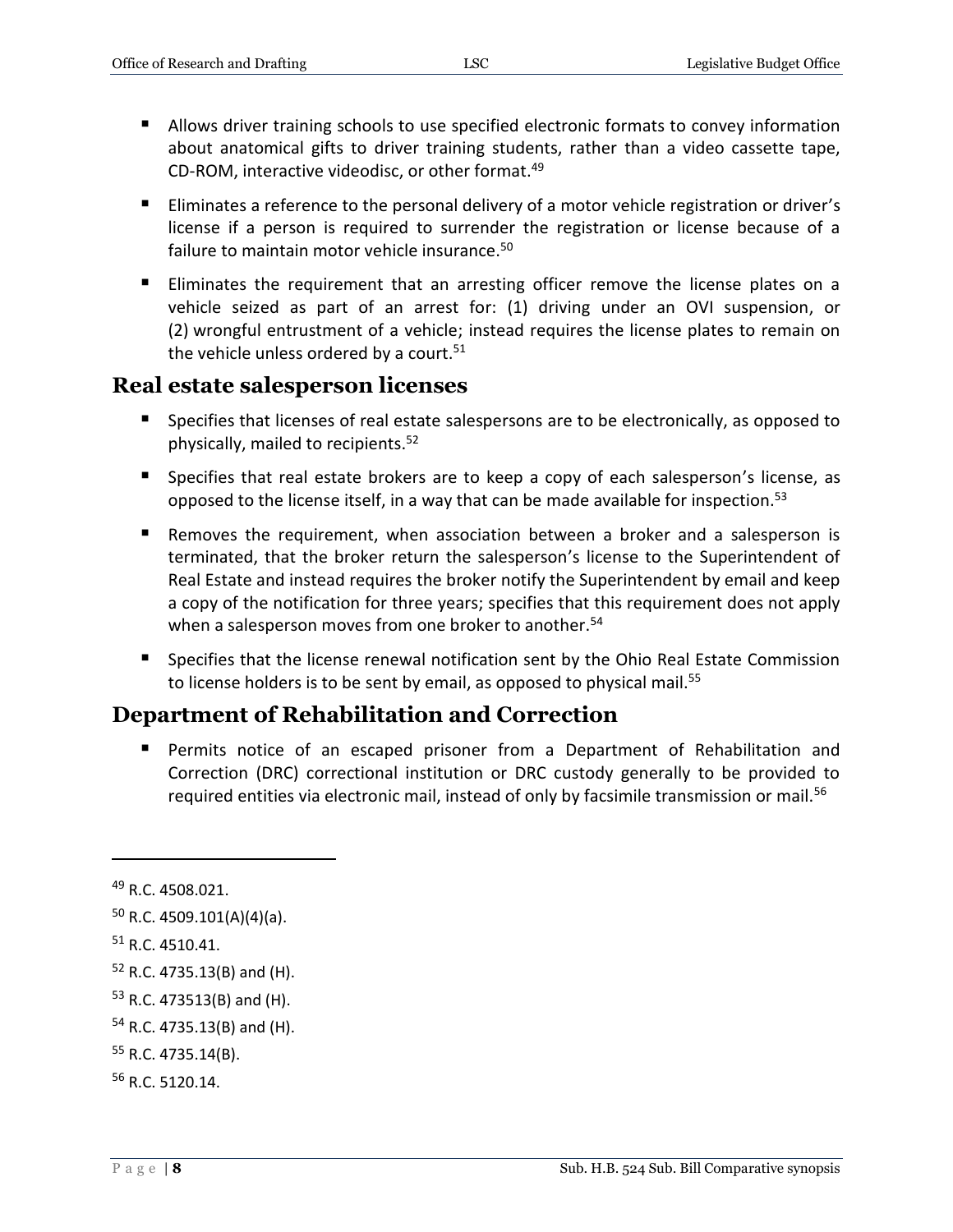Permits a warden or superintendent having custody of a prisoner to forward a prisoner's request for a final disposition of a pending untried indictment, information, or complaint against the prisoner, to the appropriate prosecuting attorney by electronic mail or facsimile if the prosecutor and custodial agency agree.<sup>57</sup>

#### **Securities**

- Enables the Division of Securities to provide notification of a hearing related to the revocation of a security's use of a previously approved exchange or system via electronic mail, as opposed to certified mail*.* 58
- Enables the Division of Securities to provide notification of a suspension of an exemption of a security from certain requirements via email, as opposed to certified mail. $59$
- Specifies that notifications of hearings related to the reorganization, recapitalization, or refinancing of a corporation can be made by email or regular mail.<sup>60</sup>
- Removes, when the Secretary of State (SOS) is designated the agent for services of process in relation to control bids, the requirement that notice of a service of process be provided by telegram and that a copy of the service of process be forwarded to the intended recipient by certified mail.<sup>61</sup>
- Removes reference to telegrams when notice is provided in relation to federal registration statements for securities.<sup>62</sup>
- Removes the requirement, for service of process served to the SOS for persons who are not organized under Ohio laws, that are not licensed as a foreign corporation in Ohio, and that do not have their principal place of business in Ohio, that services of process or pleadings filed with the SOS be made with duplicate copies, with one being filed in the office of the SOS and the other immediately forwarded by certified mail, instead requiring that the service of process or pleading be made on the SOS and then forwarded to the intendent recipient.<sup>63</sup>

 $\overline{a}$ 

<sup>61</sup> R.C. 1707.042(B).

<sup>&</sup>lt;sup>57</sup> R.C. 2941.401.

<sup>58</sup> R.C. 1707.02(E)(3).

<sup>59</sup> R.C. 1707.02(E)(4).

<sup>60</sup> R.C. 1707.04(A).

<sup>62</sup> R.C. 1707.091(D).

<sup>63</sup> R.C. 1707.11.